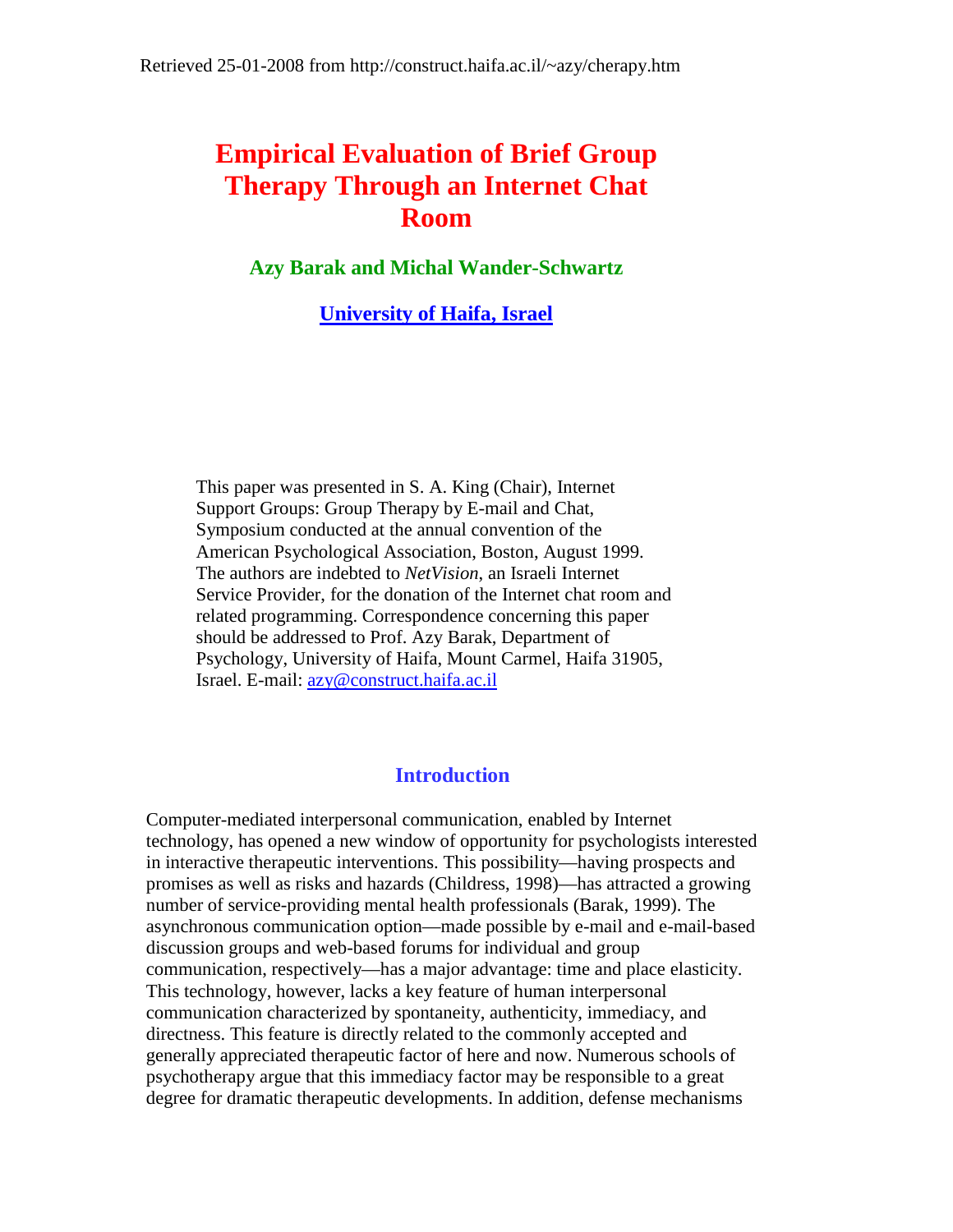or cognitive distortions (depending on school of therapy) are less likely to take place in a "here and now" therapeutic situation.

Nevertheless, cumulative evidence, from anecdotal reporting as well as from empirical studies, supports the use of asynchronous, Internet-based communication for both individual and group mental help (e.g., Barak, 1999; King & Moreggi, 1998; Murphey & Mitchel, 1998). Online group interventions have focused primarily on support groups in various areas of need, such as sexual abuse of women, cancer patients, and single parents. The clinical proposals for interventions, and actual interventions provided, have primarily been asynchronous. An exception are the attempts made by Suler (1996a, 1996b), who viewed and analyzed psychological opportunities at the Palace, an Internet-based multimedia, live chat environment. Therapy-focused groups, using synchronous (i.e., real-time) communication, however, have hardly been offered and, therefore, have not been subject to research to date. There might be two explanations for this: first, Internet chat rooms are relatively newer than e-mail distribution lists (listservs), and hence have had fewer opportunities to be used for therapeutic purposes. Second, from a technical point of view, web-based chat rooms have changed from the less reliable and less friendly HTML-based technology to advanced and efficient Java applications. In addition, the technology of password-protected chat rooms is relatively new. Suler (1999) listed several advantages offered by synchronous Internet communication: clear scheduling and definition of "meetings," a feeling of presence, more spontaneous interactions resulting in more revealing disclosures, perceived commitment and dedication, and the inclusion of specific cues not present in asynchronous sessions (e.g., pauses in communication). He listed a few disadvantages as well: less convenience, and reduced time for responding and reflecting. The purpose of this study was to examine group therapy procedures that took place in an Internet, Java-based, password-protected chat room, and to compare its usefulness to a standard therapy group as well as to a no-treatment control group. We employed both quantitative and qualitative methods in examining the impact of the new intervention.

## **Method**

#### **Participants**

Participants were college students from several Israeli universities and community colleges who were recruited through newspaper and bulletin board ads that offered free group therapy to interested individuals. The ads mentioned both face-to-face and Internet chat room options, to be selected by the participant as preferred. Referrals were interviewed on the phone in order to screen out severe pathological cases and non-authentic referrals. The phone interviews inquired into a caller's motivation for group therapy, past therapeutic experience, and general mental health parameters. After screening, six of the participants (three men and three women) selected were assigned to the Internet chat-room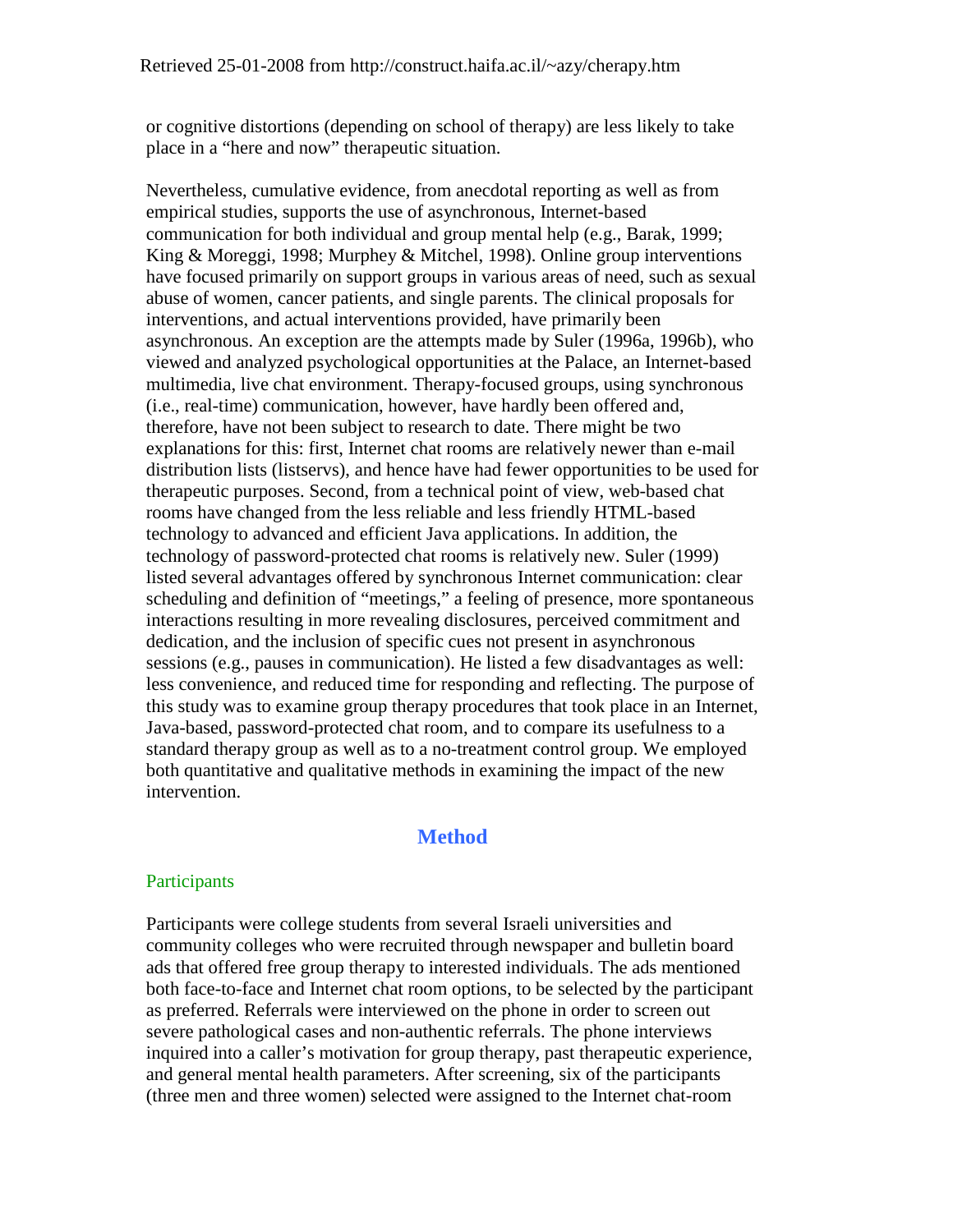therapy group, and nine (three men and six women) to the standard face-to-face group. The size of the two groups was predetermined on the basis of an optimal group size desired for each intervention. A no-treatment control group of seven individuals (three men and four women) was made up of those who were deemed eligible but were unable to participate because of scheduling or other technical problems.

#### **Interventions**

Participants in both intervention groups received time-limited, dynamically oriented therapy (Hudson-Allez, 1997; Wells, 1993). Therapy was provided by two female group therapists. Both therapists were similarly experienced professionals, in their 30s, and skillful in brief dynamic therapy. We preferred having two different therapists over a single therapist to prevent contaminating biasing effects. The therapist for the Internet chat-room group, in addition to her therapeutic skills, had reasonable personal experience in using the Internet and in participating in web chats.

Participants in the Internet-based group therapy met in a Java application, password- protected chat room for seven sessions of 90 minutes each. All sessions were held at a predetermined time—the same day and time every week. Graphically, the chat room had three scrolling screen windows: a vertical side window on which the nicknames of participants were shown, a large window on which all group message exchanges appeared, and on top of this one a smaller window on which the therapist's messages appeared. Under the windows was a text box in which participants typed their messages. All participants in the chat room used nicknames, whether real or fabricated. At the beginning of the first session, the therapist provided a list of several specific rules in regard to communication and behavior (e.g., stay alone by the computer; use of certain code symbols to denote certain messages). Then the therapeutic communication began. Upon completion of each therapy session, we electronically saved the transcript of the group communication. The therapist used the transcripts after each session to analyze the group and to prepare for the next session. After the completion of the project, the transcripts were used to evaluate group processes.

Participants in the standard, face-to-face therapy group also met at a predetermined time in a convenient room on the campus of the University of Haifa.

#### Dependent Measures

Measures of Therapy Impact: Self-Esteem, Social Relationships, and Well-Being. These variables were measured by three scales taken from Hudson's (1982) clinical measurement package. Each of these scales includes 25 items, to which respondents respond on 5-point scales. The Self-Esteem scale includes items such as: "I feel that others get along better than me." The Social Relationships scale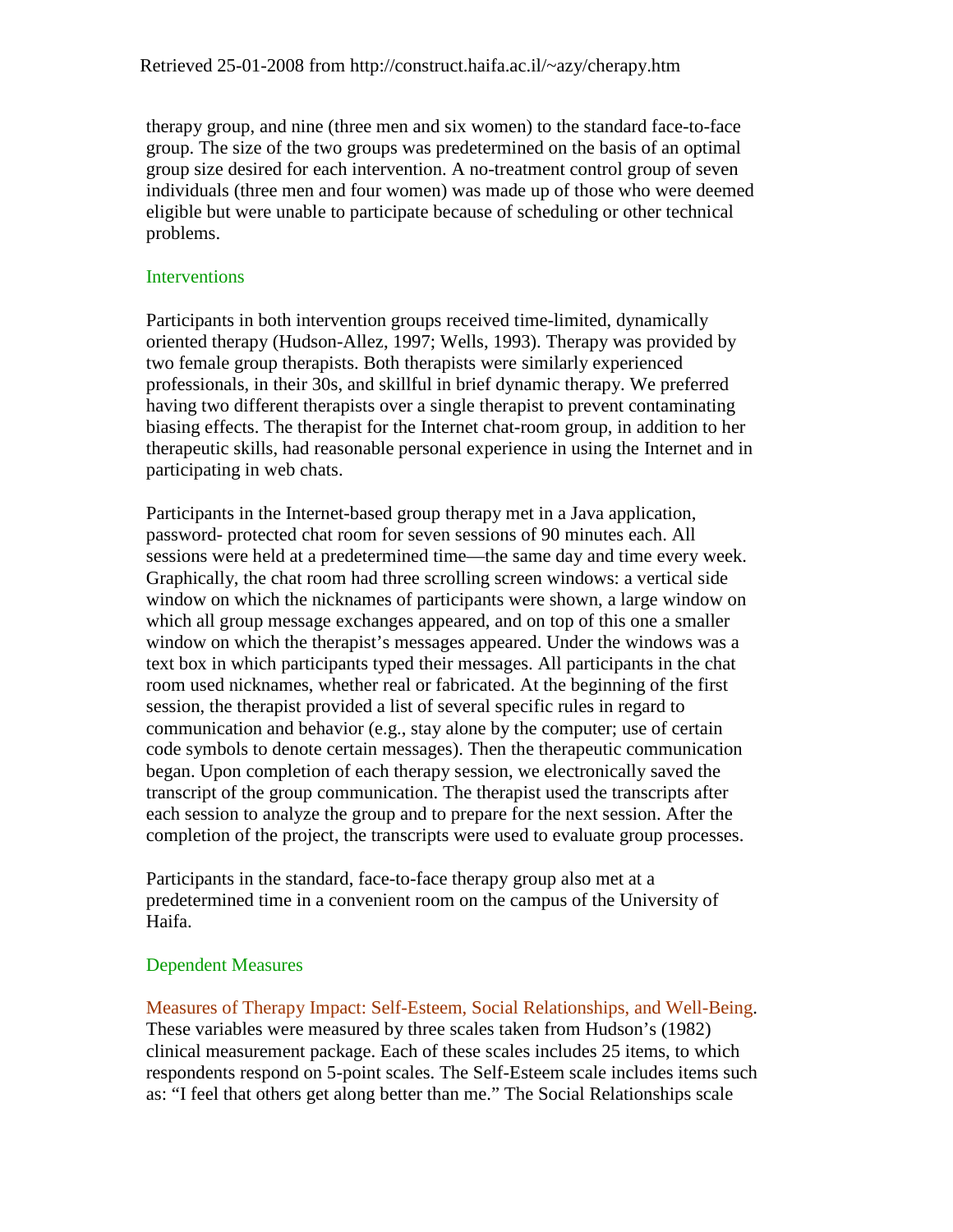includes items such as "My friends are a source of joy for me." The Well-Being scale (originally called Satisfaction Scale) includes items such as "I feel wonderful in the morning." Cumulative empirical evidence highly supports the reliability and validity of measurement of these scales as efficient clinical measures.

Group Process Variables. We used a measure developed by Moose (1982) that includes 10 factors in the therapeutic group process: cohesiveness, action orientation, personal exposure, expression of feelings, expression of anger and aggression, independence, order and organization, newness, perceived therapist support, and perceived therapist control. Each scale is represented by nine items, to which respondents respond on a 6-point scale. The measure was found to be reliable and valid in previous research.

Evaluation Questionnaire. We constructed this questionnaire for the purpose of the study. It contained 11 items, each of which the participants had to rate on a 6 point scale. For example: "To what degree would you recommend participation in such a group to other people?" Total score was calculated by summing up all items. Four specific items were added to the Evaluation Questionnaire used with the chat-room group; these referred to their specific experience (e.g., "To what degree did anonymity influence your personal exposure to the group?" and "To what degree would you be interested to meet the other group members face-toface?").

#### Procedure

Participants were given the research questionnaires approximately two weeks before the intervention started. The questionnaires were sent to and returned from the Internet and standard intervention group participants online and through regular mail, respectively. Participants continued with their regular lifestyle during the seven weeks of therapy; they were invited to contact us in cases of technical difficulties. Participants in the Internet-based therapy group commonly used their home computers, but were allowed to use any location they wished for connecting to the chat room. In several cases, participants in this group contacted us for technical reasons (e.g., difficulties in connecting to the Internet). In all cases, problems were solved satisfactorily. Upon completion of therapy, the research questionnaires were re-administered to the participants. Members of the no-treatment control group were administered the questionnaires at the same points in time as were the members of the therapy groups. Later, we independently interviewed the therapists in regard to their respective professional experiences.

#### **Results**

#### Quantitative Analyses of Dependent Measures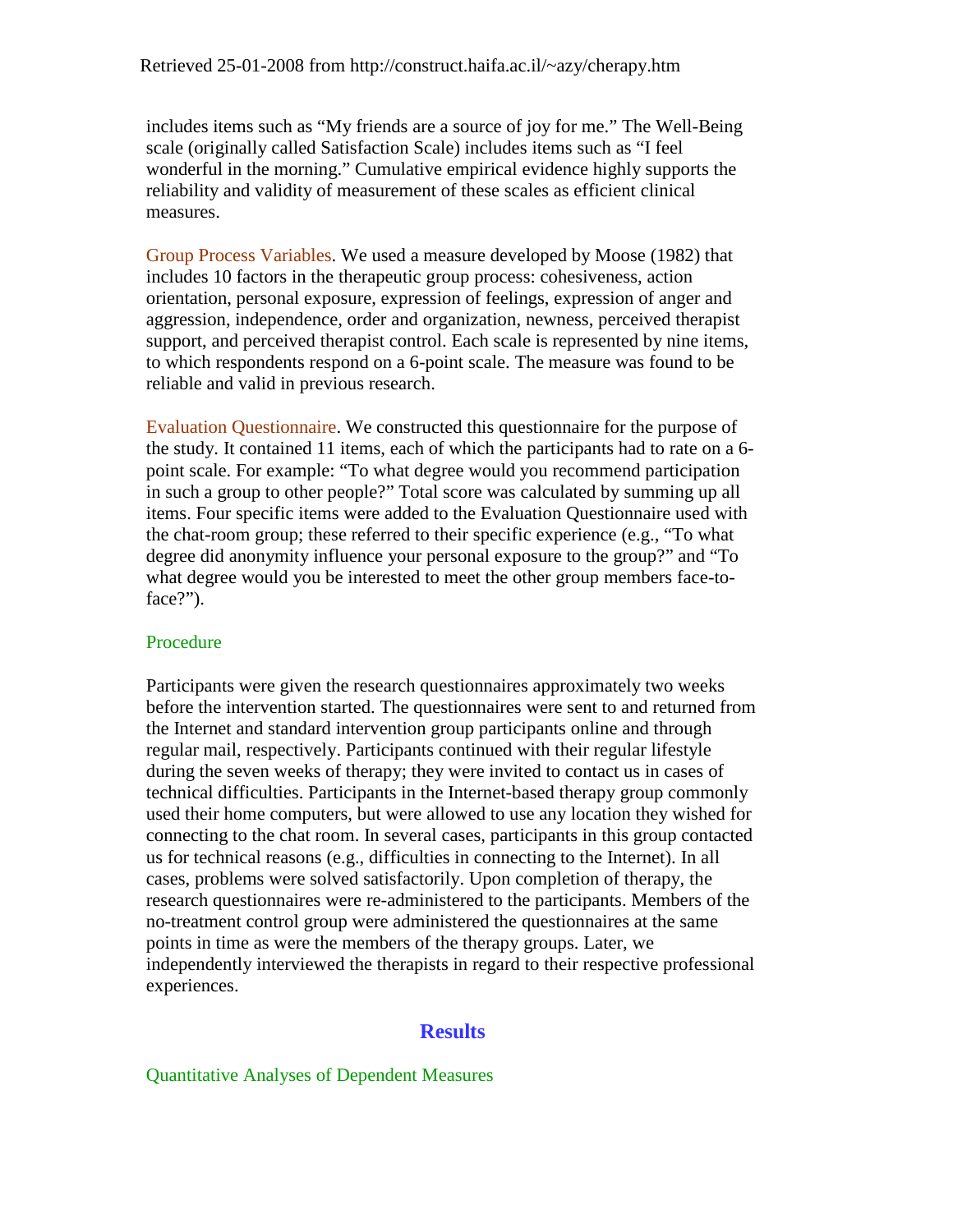Comparisons of the groups showed that both therapeutic groups had a small, statistically insignificant positive improvement in participants' self-esteem, social relations, and well-being, though the virtual group showed slightly more improvement. Participants in the no-treatment control group generally remained unchanged. Slight differences were found between the two therapeutic groups after intervention, with an advantage to the Internet chat- room group. In terms of group processes as reported by participants, the two groups were found to be mostly similar in perceptions of group cohesiveness, personal exposure, expression of feelings, independence, and order and organization. Members of the Internet group, however, reported higher levels of aggression, action orientation, and therapist support and control.

The Evaluation Questionnaire revealed that participants in both groups expressed general satisfaction with their respective group therapies; there was no statistical difference here between the two groups. A review of the specific items administered to the participants of the chat-room-based therapy found that anonymity was a major factor in their readiness to open up. Furthermore, although participants in this group felt emotionally close to one another, they were not particularly interested in actually meeting the other group members.

### Qualitative Analysis of Chat Room Transcripts

Because of the very small number of participants in each group and the idiosyncratic and phenomenological nature of group therapy, standard quantitative psychological research methods have limited validly in detecting real processes (Heppner, Kivlighan, & Wampold, 1999). Hence, we chose to analyze the chat room's transcripts qualitatively in an attempt to identify cues to group therapeutic factors, processes and impact (Yalom, 1995). Hill, Thompson, and Williams' (1997) consensual qualitative research system was employed for a qualitative analysis of the transcripts of the seven chat room sessions. Generally, we found evidence of growing messages of positive support, personal disclosures, interpersonal sensitivity, and group cohesiveness made by the participants during the course of therapy.

#### Therapists' Evaluation

The therapists of the two treatment groups were generally satisfied with their respective groups. Both thought the groups had positive, constructive processes, generally similar to previous therapy groups that they had led. Both therapists, however, noted the very brief length of the group intervention and thought it was too time-limited to bring about a substantial and permanent change in participants. The chat-room therapist reported that her experience was similar in many factors, and different in others, to standard therapy groups that she had led. In addition to common therapeutic group factors that she noticed—such as cohesiveness, catharsis, leadership, disclosure, support, and aggression—she recognized much faster processes of interpersonal relationships, reflected in such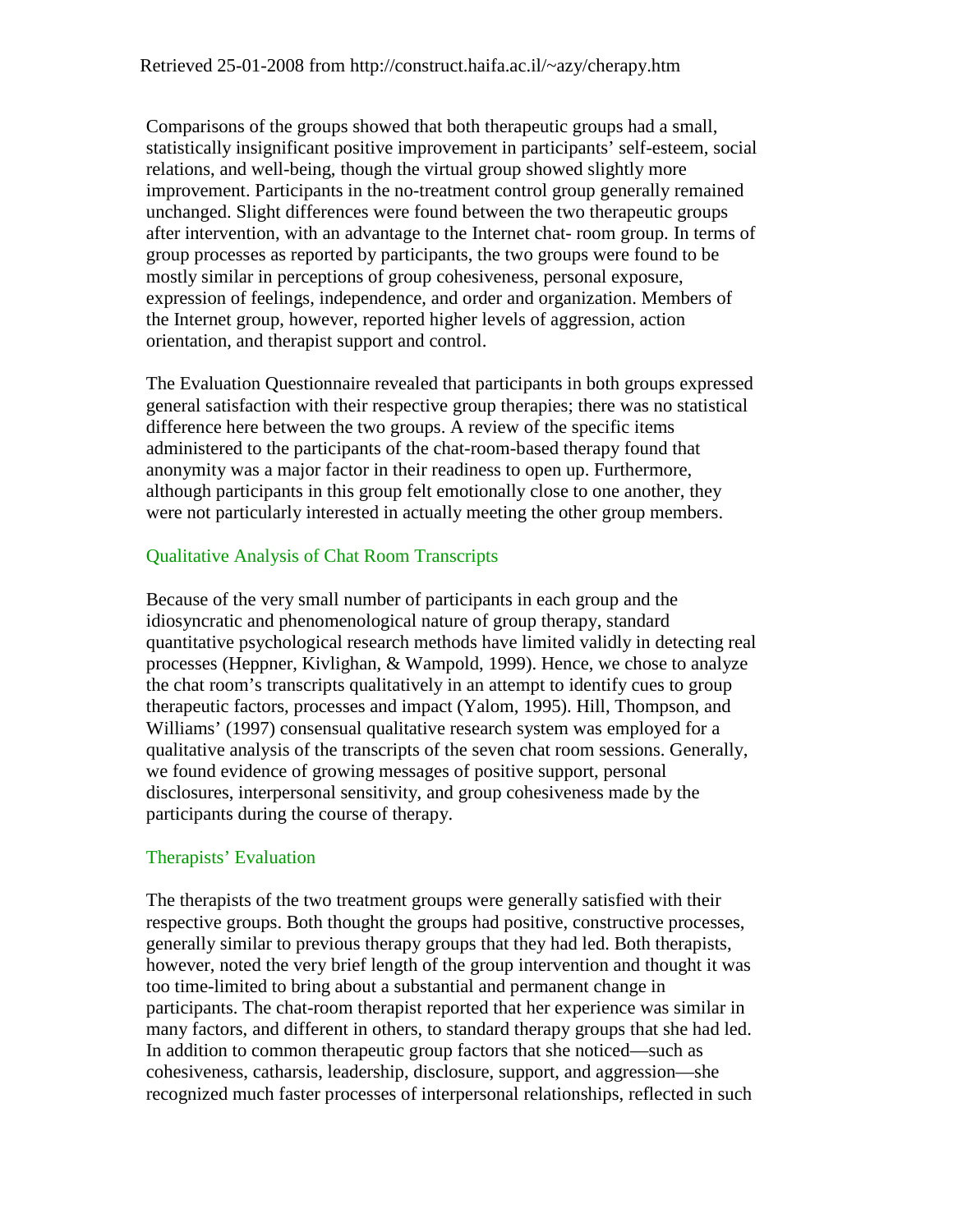various aspects as love and dislike, aggression, and support. She emphasized that her professional experience with the group was unique and very valuable; she felt much emotional involvement, and was very frustrated over the group's early dissolution.

## **Discussion**

Although this study should be considered preliminary, and its findings should be handled carefully, it seems that an anonymous, Internet-based, chat-room group therapy is a legitimate method of psychological intervention and has a positive impact on interested individuals in need. The quantitative measures showed a trend toward positive change in terms of participants' self-esteem, interpersonal relations, and well-being in comparison to the standard therapy and the notreatment control groups. We believe that the statistical non-significance of these findings should be attributed mainly to the very small group size and apparently—as emerged from both participants and therapists' feedback—from the limited number of sessions, as well. In terms of group dynamics, as reported by the participants, some of the group processes evinced by the two groups were similar, and others were different. Interestingly, the factors found to be different between the groups are consistent with those that characterize online group behavior (King & Moreggi, 1998). In terms of satisfaction with therapy, both groups were similarly partially satisfied. From a qualitative perspective, moreover, the chat-room group experienced therapeutic factors that typically exist in therapy groups. Taking all this evidence together, we may cautiously conclude that an Internet chat-room could be used for group-therapy purposes. Intensive research, however, is needed to further examine numerous professional and scientific questions in this regard, such as the preparation of therapists for this type of professional conduct, the rules by which groups ought to operate, and so on.

## **References**

Barak, A. (1999). Psychological applications on the Internet: A discipline on the threshold of a new millennium. *Applied and Preventive Psychology, 8*, 231-246. Also available online:<http://construct.haifa.ac.il/~azy/app-r.htm>

Childress, C. (1998). *Potential risks and benefits of online psychotherapeutic interventions* [on-line]. Available (August, 1999): <http://www.ismho.org/issues/9801.htm>

Heppner, P. P., Kivlighan, D. M., & Wampold, B. E. (1999). *Research design in counseling* (2nd ed.). Belmont, CA: Wadsworth.

Hill, C., E., Thompson, B. J., & Williams, E. N. (1997). A guide to conducting consensual qualitative research. *The Counseling Psychologist, 25*, 517-572.